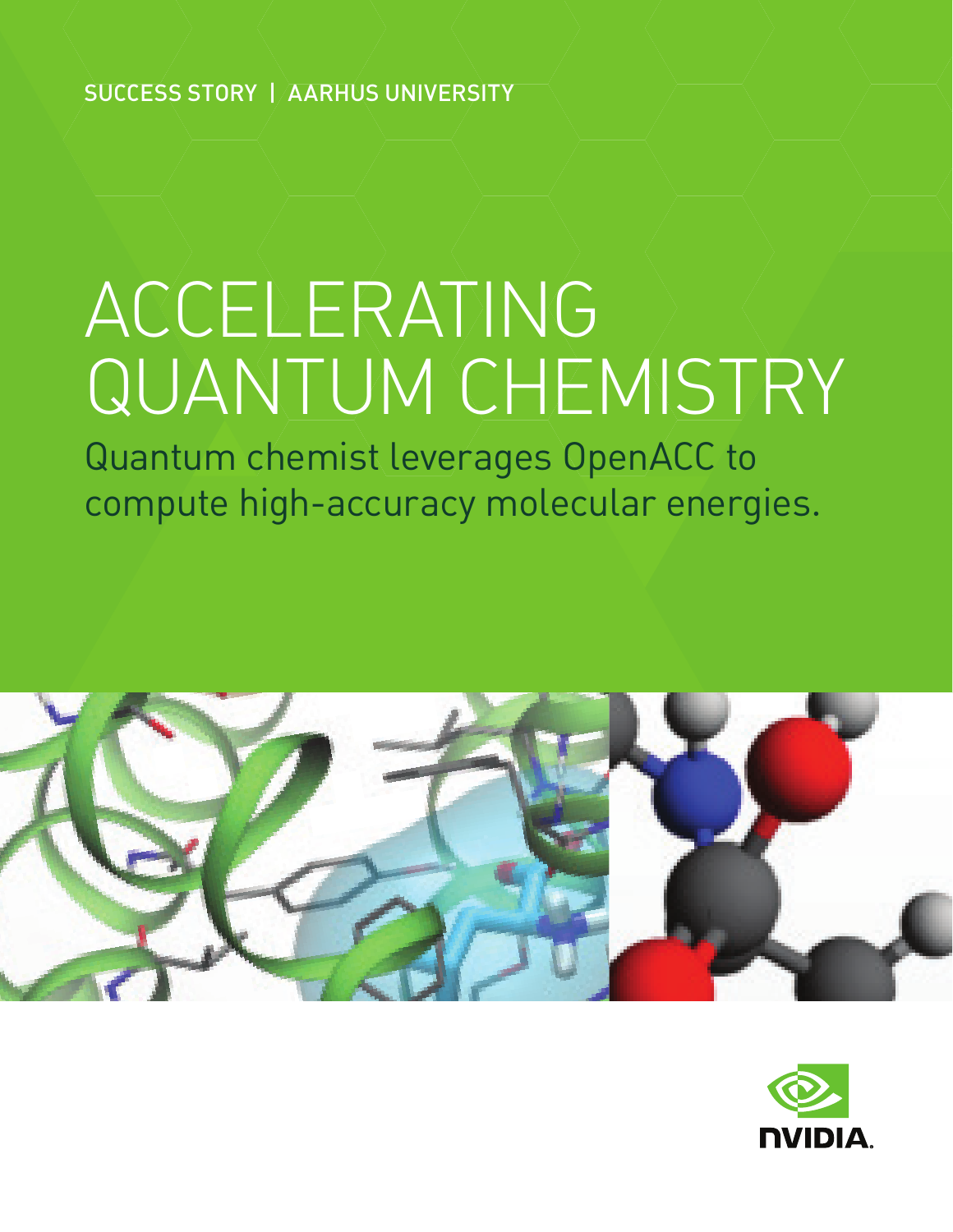# A quantum chemist without any formal education in computer science achieves 12x speed-up modifying less than 100 lines of code in one week of programming effort.

### **SUMMARY**

#### **CHALLENGE**

Simulate molecular structures of unprecedented size and scale that would require computational capabilities of GPU-powered supercomputers by accelerating LSDalton, a quantum chemistry application

#### **SOLUTION**

Used the OpenACC Toolkit, which includes the PGI Accelerator Compilers with OpenACC to optimize and accelerate LSDalton on the Oak Ridge Titan supercomputer.

#### **RESULT**

Achieved up to 12x speedups on GPU compared to optimized CPU implementation after modifying fewer than 100 lines of code with one week of programming effort, enabling the team to solve larger scientific problems than previously possible.

Janus Juul Eriksen, a Ph.D. fellow at Aarhus University in Denmark, is part of the research team developing the quantum chemistry code LSDalton, a massively parallel and linear-scaling program for the accurate determination of energies and other molecular properties of large molecular systems. The team needed higher performance for LSDalton to improve accuracy for simulating larger molecular systems for accelerating discoveries in materials and quantum chemistry. With insatiable need for compute cycles, the team sought access on one of world's largest supercomputers, Oak Ridge National Laboratory's Titan system, and was awarded allocation through the INCITE program.

"The application of quantum mechanics to molecular systems and phenomena has become an integral tool to all of chemical, biological, and general material sciences," said Eriksen.

"Besides contributing qualitative information on molecules and their different interactions, modern quantum chemistry may also provide a deeper understanding of molecular processes, which cannot be derived from experimental work alone."

As a result, there is a desire for accurate computer simulations on increasingly larger molecular systems, not only by academia, but also by various industrial research labs.

# CHALLENGE

The key challenges are two folds. First, the team wanted to enable LSDalton to scale with size of any molecular system, which grows dramatically whenever higher accuracy is desired while ensuring that code as a whole remains portable. "The code is bound to install and run as easily on a regular workstation or a modest Beowulf cluster, as it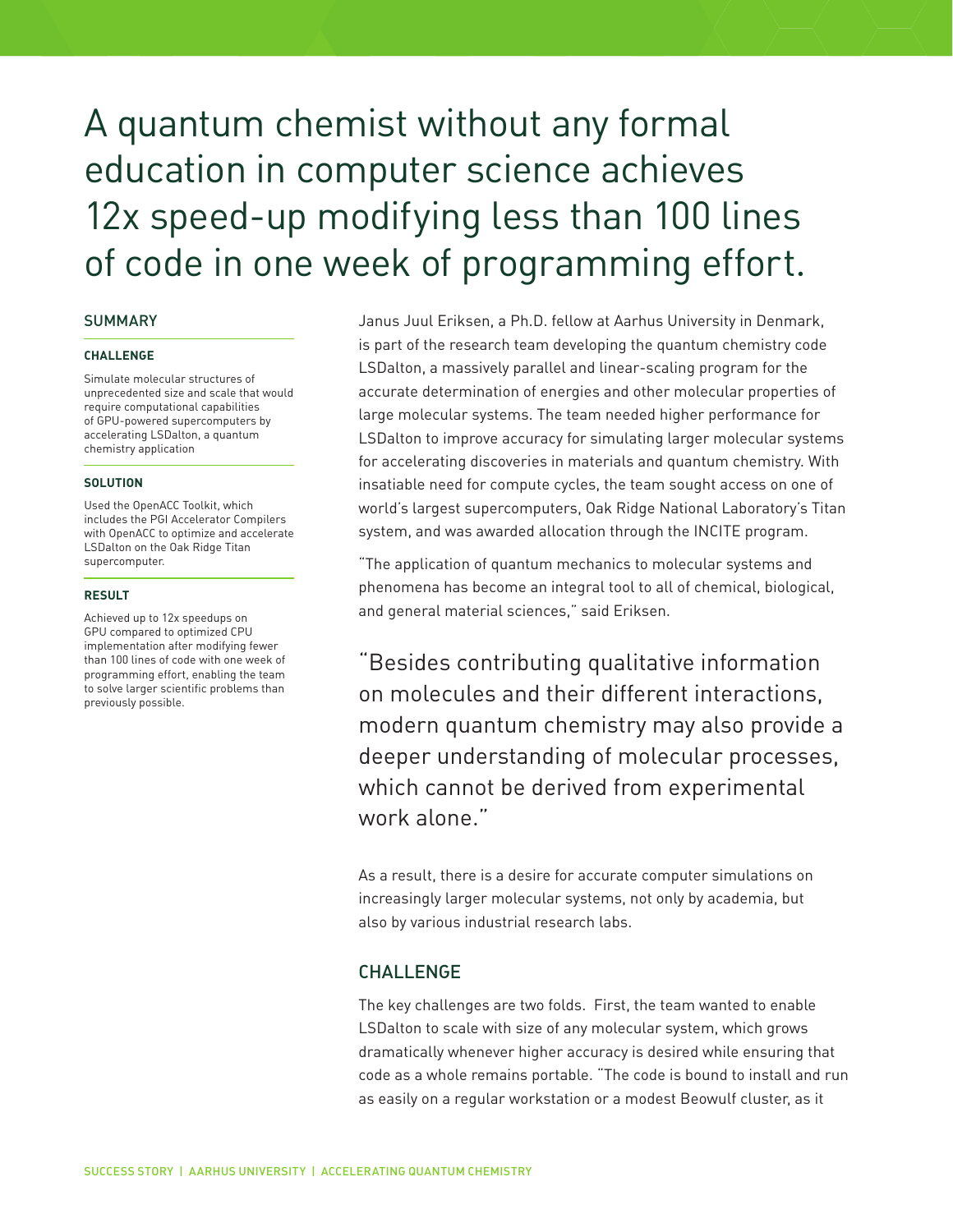

**Left:** The active site of the Bacterial Leucine Transporter (LeuT) protein, on which the LSDalton team has been doing a number of high‐ accuracy calculations. The LeuT protein belongs to a family of transporters that are linked to neurological diseases.

will on a modern supercomputer such as Titan. Adding any accelerated code to the source must not interfere with the compilation process when building on architectures where accelerators are absent." said Eriksen.

Second challenge was time. Eriksen's Ph.D. studies in Denmark cannot last for longer than a maximum of three years. He had to be able to apply the program to molecular problems in organic chemistry or material sciences, as well as implement the given theoretical method. A chemist by trade, Eriksen has no formal education in computer science, so it was imperative the accelerated code should be relatively easy to write and maintain.

# **SOLUTION**

Eriksen and his team chose OpenACC as the platform for developing the code. OpenACC is a high-level approach for researchers and scientists who need to rapidly boost application performance for faster science while maintaining code portability on various systems. With OpenACC, the original source code is kept intact, making the implementation intuitively transparent and leaving most of the work to the compiler.

Eriksen used the new OpenACC Toolkit, which includes a free PGI OpenACC compiler for academic researchers, that helps researchers and scientists accelerate applications.

"OpenACC was much easier to learn than OpenMP or MPI," said Eriksen. "It makes GPU computing approachable for domain scientists. Our initial OpenACC implementation required only minor efforts, and more importantly, no modifications of our existing CPU implementation."